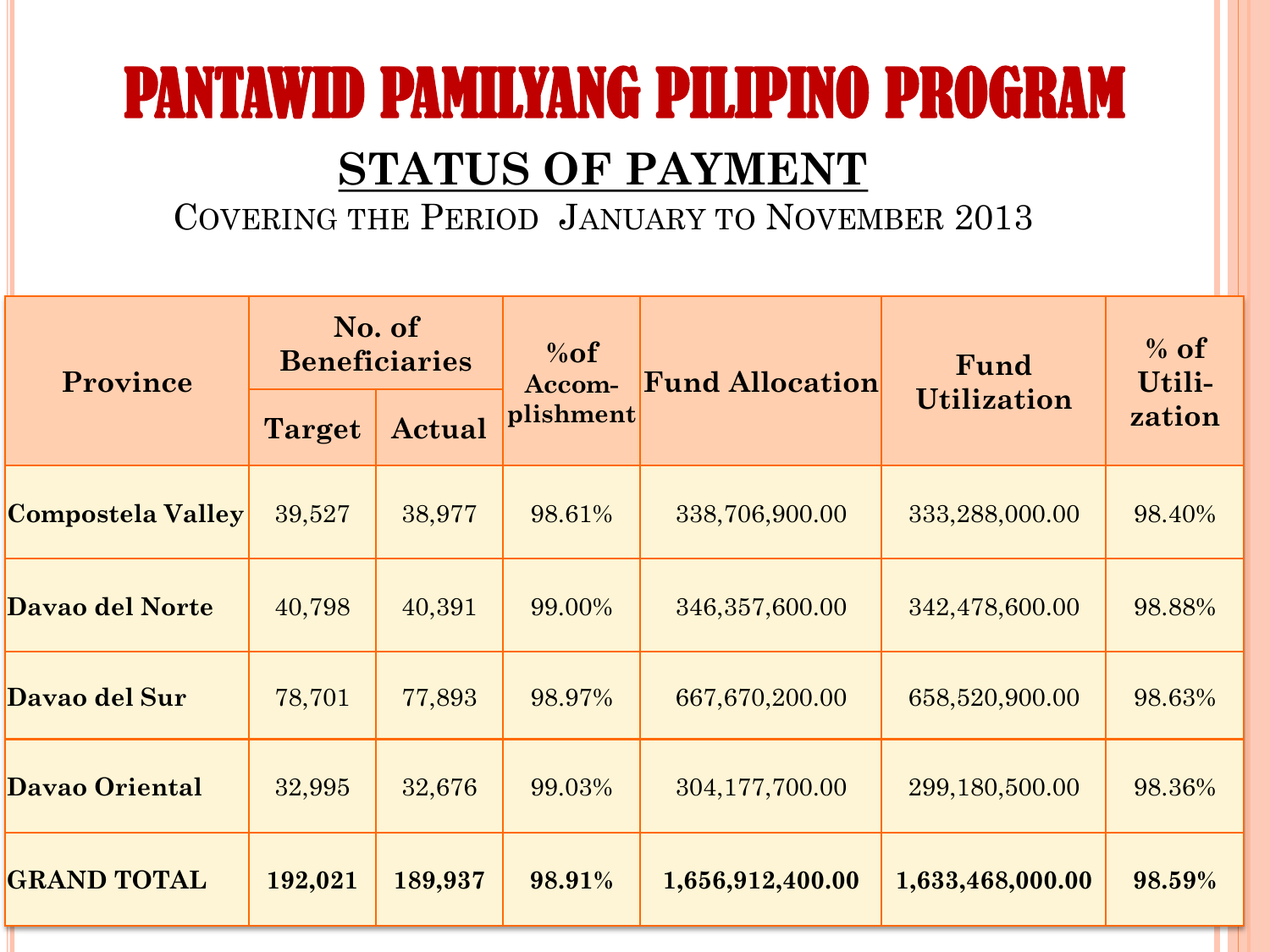## SUPPLEMENTARY FEEDING PROGRAM

## **STATUS OF PAYMENT**

FOR THE PERIOD JANUARY TO NOVEMBER 2013

| Province                 | Number of<br><b>Beneficiaries</b> |               | $%$ of<br>Accom- | Fund              | Fund               | $%$ of<br>Utiliza- |
|--------------------------|-----------------------------------|---------------|------------------|-------------------|--------------------|--------------------|
|                          | <b>Target</b>                     | <b>Actual</b> | plisment         | <b>Allocation</b> | <b>Utilization</b> | tion               |
| <b>Compostela Valley</b> | 15,916                            | 15,916        | 100%             | 24,828,960.00     | 24,828,960.00      | 100%               |
| Davao del Norte          | 19,955                            | 19,955        | 100%             | 31,129,800.00     | 31,129,800.00      | 100%               |
| <b>Davao Oriental</b>    | 14,482                            | 14,482        | 100%             | 22,591,920.00     | 22,591,920.00      | 100%               |
| Davao del Sur            | 34,591                            | 34,292        | 99.14%           | 53,961,960.00     | 53,495,520.00      | 99.14%             |
| <b>GRAND TOTAL</b>       | 84,944                            | 84,645        | 99.78            | 132,512,640       | 132,046,200.00     | 99.78%             |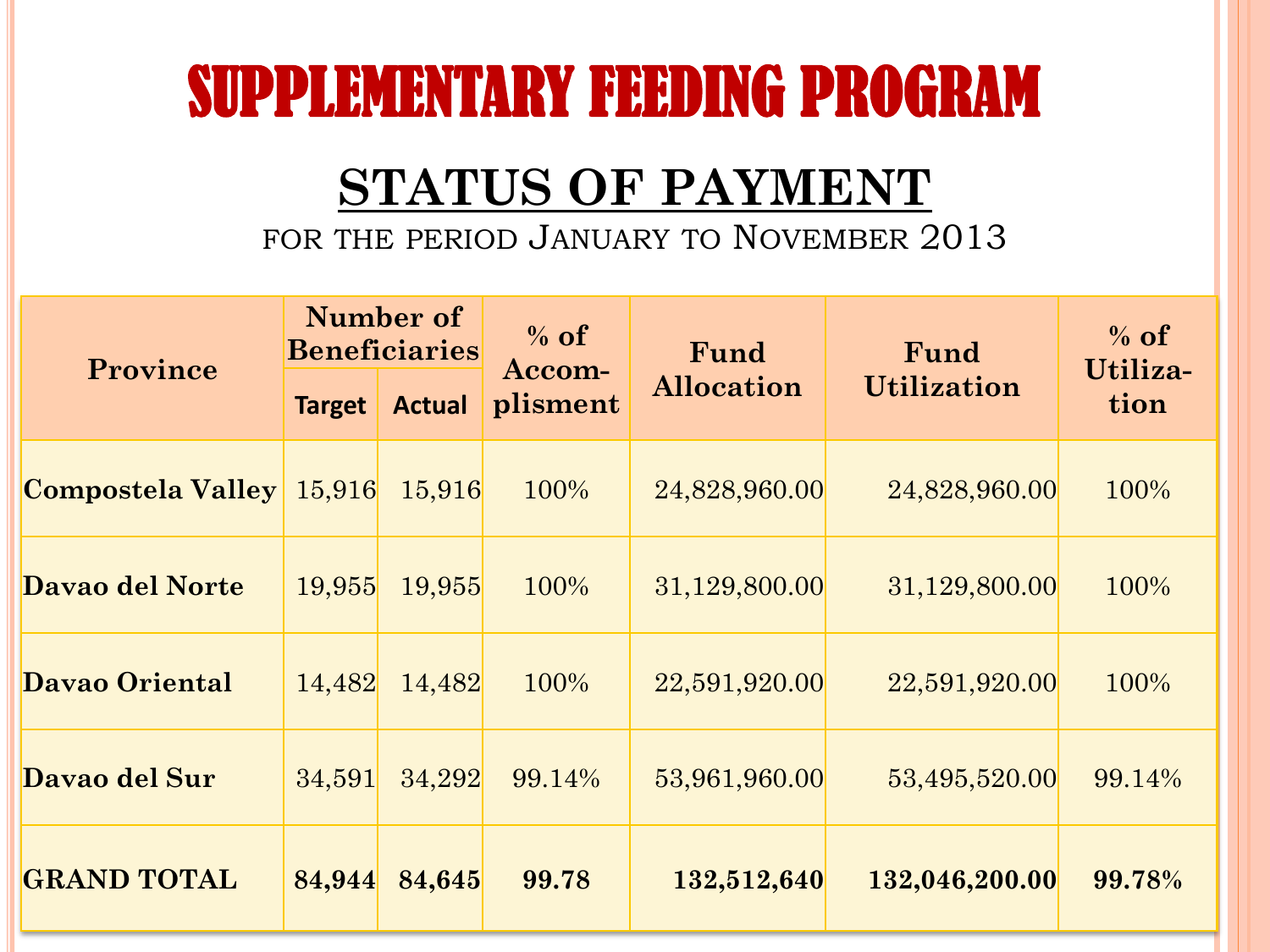## SOCIAL PENSION FOR INDIGENT SENIOR CITIZENS **STATUS OF PAYMENT**

### FOR THE PERIOD JANUARY TO NOVEMBER

| <b>Province</b>                    | No. of<br><b>Served</b><br><b>Benefi-</b><br><b>ciaries</b> | <b>UTILIZATION</b><br><b>(OBLIGATED</b><br><b>AMOUNT)</b> | <b>UTILIZATION</b><br>(DISBURSEMENT) | <b>BUDGET</b> | % Based on<br><b>UTILIZATION</b><br><b>(OBLIGATED</b><br><b>AMOUNT)</b> | % Based on<br><b>UTILIZATION</b><br>(DISBUR-<br><b>SEMENT)</b> |
|------------------------------------|-------------------------------------------------------------|-----------------------------------------------------------|--------------------------------------|---------------|-------------------------------------------------------------------------|----------------------------------------------------------------|
| <b>COMPOSTELA</b><br><b>VALLEY</b> | 2,920.00                                                    | 17,896,500.00                                             | 12,358,500.00                        | 17,896,500.00 | 100%                                                                    | 69%                                                            |
| <b>DAVAO DEL NORTE</b>             | 3,558.00                                                    | 19,467,000.00                                             | 14,049,000.00                        | 19,467,000.00 | 100%                                                                    | 72%                                                            |
| <b>DAVAO DEL SUR</b>               | 5,231.00                                                    | 31,630,500.00                                             | 21,796,500.00                        | 31,630,500.00 | 100%                                                                    | 69%                                                            |
| <b>DAVAO ORIENTAL</b>              | 3,687.00                                                    | 16,740,000.00                                             | 11,845,500.00                        | 16,740,000.00 | 100%                                                                    | 71%                                                            |
| <b>GRAND TOTAL</b>                 | 15,396.00                                                   | 85,734,000.00                                             | 60,049,500.00                        | 85,734,000.00 | 100%                                                                    | 70%                                                            |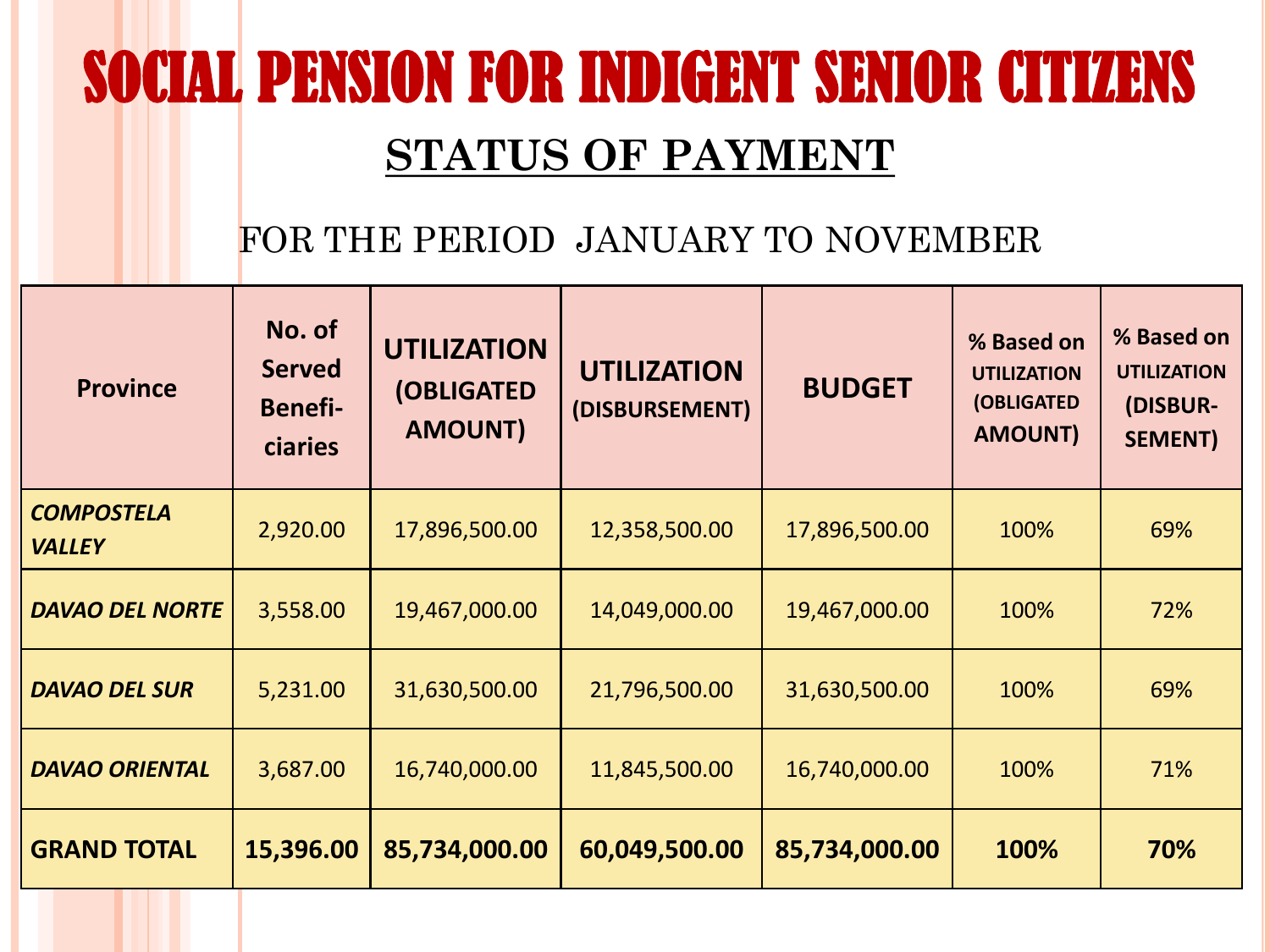**DISASTER MANAGEMENT PROGRAM** 

**Status of Assistance to Typhoon Pablo Victims** As of December 3, 2013

| <b>DSWD INTERVENTIONS</b>                                               | Physical<br><b>Target</b> |           | <b>Accomplishment</b> Amount Disbursed |
|-------------------------------------------------------------------------|---------------------------|-----------|----------------------------------------|
| * Food Packs                                                            | 1,635,389                 | 1,610,929 | 1,068,645,250.00                       |
| <b>Noche Buena Packs</b>                                                | 174,851                   | 174,851   | 87,425,500.00                          |
| <b>Other Food items</b>                                                 | 1,596                     | 1,596     | 23,940.00                              |
| <b>Non-Food Items</b>                                                   | 106,520                   | 106,520   | 113, 151, 264. 18                      |
| <b>Financial/Burial Assist.</b>                                         | 781                       | 781       | 8,300,000.00                           |
| <b>** Financial Assistance to</b><br><b>Families of Missing Persons</b> | 465                       | 465       | 4,650,000.00                           |
| <b>Bunkhouse</b>                                                        | 91                        | 91        | 48,500,000.00                          |
| <b>Cash for Work</b>                                                    | 142,256                   | 102,370   | 231,246,720.00                         |
| <b>Emergency Shelter Assistance</b>                                     | 30,489                    | 13,900    | 139,000,000.00                         |
| *** Modified Permanent Shelter                                          | 31,863                    | 3,186     | 223,020,000.00                         |
| <b>Assistance</b>                                                       |                           | 780       | 78,000,000.00                          |
| <b>Educational Assistance</b>                                           | 1,439                     | 1,220     | 5,335,000.00                           |
| Livelihood SkillsTrng.                                                  | 3,556                     | 3,556     | 433,023.50                             |
| <b>*Cash for Training</b>                                               | 19,980,000.00             |           |                                        |
| <b>GRAND TOTAL</b>                                                      | 2,027,710,697.68          |           |                                        |